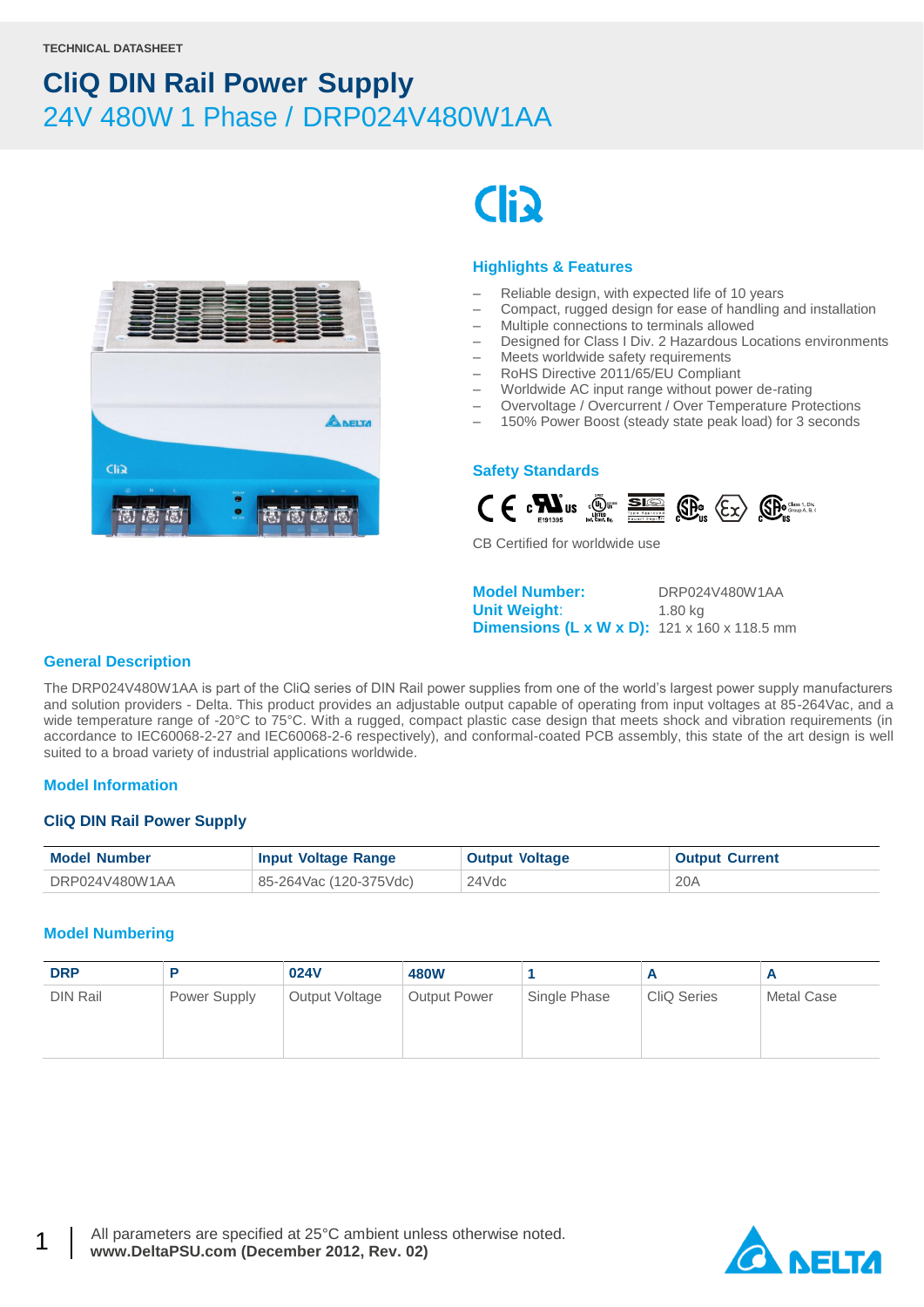#### **Specifications**

#### **Input Ratings / Characteristics**

| Nominal Input Voltage    | 100-240Vac                                                                |
|--------------------------|---------------------------------------------------------------------------|
| Input Voltage Range      | 85-264Vac                                                                 |
| Nominal Input Frequency  | 50-60Hz                                                                   |
| Input Frequency Range    | $47 - 63$ Hz                                                              |
| Nominal DC Input Voltage | 125-250Vdc                                                                |
| DC Input Voltage Range   | 120-375Vdc                                                                |
| Input Current            | $<$ 5.70A @ 115Vac, $<$ 2.80A @ 230Vac                                    |
| Efficiency               | $> 85.0\%$ @ 115Vac, $> 88.0\%$ @ 230Vac                                  |
| Max Inrush Current       | No Damage & I2t rating at all I/P device shall not<br>exceed their rating |
| Power Factor             | $> 0.97$ @ 115Vac, $> 0.90$ @ 230Vac                                      |
| Leakage Current          | $<$ 1mA @ 240Vac                                                          |
|                          |                                                                           |

#### **Output Ratings / Characteristics**

| Nominal Output Voltage                                | 24Vdc                                                                         |
|-------------------------------------------------------|-------------------------------------------------------------------------------|
| Output Voltage Tolerance                              | $\pm$ 2% (initial set point tolerance)                                        |
| Output Voltage Adjustment Range                       | 22-28Vdc                                                                      |
| <b>Output Current</b>                                 | 20A                                                                           |
| Output Power                                          | 480W                                                                          |
| Line Regulation                                       | $0.5\%$ typ. (@ 85-264Vac input, 100% input)                                  |
| Load Regulation                                       | $<$ 1% typ. ( $\circledcirc$ 85-264Vac input, 0-100% input)                   |
| Residual Ripple / PARD (20MHz)                        | $<$ 50mVpp / 240mVpp @ 25 $°C$                                                |
| Rise Time                                             | $<$ 100ms $\circledcirc$ nominal input (100% load, 25 $\circ$ C)              |
| Start-up Time                                         | $<$ 1000ms $\textcircled{a}$ nominal input (100% load, 25 $\textcircled{c}$ ) |
| Hold-up Time                                          | > 20ms @ 115Vac & 230Vac (100% load, 25°C)                                    |
| Dynamic Response (Overshoot & Undershoot O/P Voltage) | $± 5\% @ 10-100\%$ load                                                       |
| Start-up with Capacitive Loads                        | 10,000µF Max                                                                  |
|                                                       |                                                                               |

#### **Mechanical**

2

| Case Cover             | Aluminium                                         |
|------------------------|---------------------------------------------------|
| Dimensions (L x W x D) | 121 x 160 x 118.5 mm                              |
| Unit Weight            | $1.80$ kg                                         |
| Indicator              | Green LED (DC OK)                                 |
| Cooling System         | Convection                                        |
| Terminal<br>Input      | M4 x 3 Pins (Rated 300V/20A)                      |
| Output                 | M4 x 2 Pins (Rated 300V/20A)                      |
| Wire<br>Input          | AWG 16-14                                         |
| Output                 | AWG 16-14                                         |
| <b>Mounting Rail</b>   | Standard TS35 DIN Rail in accordance with EN60715 |

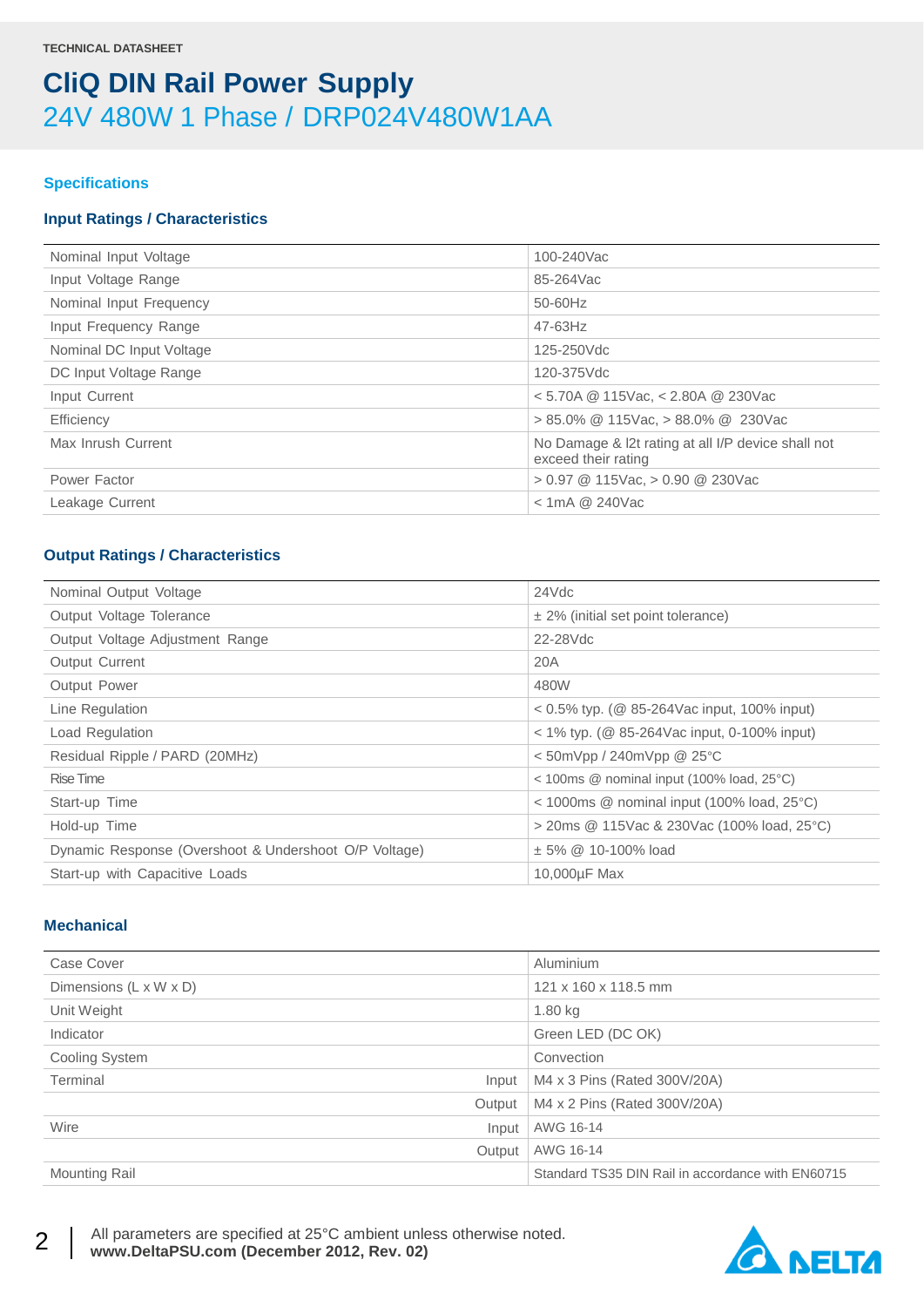#### **Environment**

| Surrounding Air Temperature | Operating | $-20^{\circ}$ C to $+75^{\circ}$ C                               |
|-----------------------------|-----------|------------------------------------------------------------------|
|                             | Storage   | $-25^{\circ}$ C to $+85^{\circ}$ C                               |
| Power De-rating             |           | $> 50^{\circ}$ C de-rate power by 2.5% / $^{\circ}$ C            |
| <b>Operating Humidity</b>   |           | < 95% RH (Non-Condensing)                                        |
| <b>Operating Altitude</b>   |           | 2,000 Meters                                                     |
| Shock Test (Non-Operating)  |           | IEC60068-2-27, 30G (300m/S <sup>2</sup> ) for a duration of 18ms |
| Vibration (Non-Operating)   |           | IEC60068-2-6, 10Hz to 150Hz @ 50m/S <sup>2</sup> (5G peak);      |
|                             |           | 90 min per axis for all X, Y, Z direction                        |
| <b>Bump</b>                 |           | IEC60068-2-29; 11ms / 10gn                                       |
| <b>Pollution Degree</b>     |           | 2                                                                |

#### **Protections**

| Overvoltage                     | 32V +10%, SELV Output, Hicc-up Mode,<br>Non-Latching (Auto-Recovery)            |
|---------------------------------|---------------------------------------------------------------------------------|
| Overload / Overcurrent          | > 200% of rated load current, Hicc-up Mode,<br>Non-Latching (Auto-Recovery)     |
| Over Temperature                | < 80°C Surrounding Air Temperature @ 100% load,<br>Non-Latching (Auto-Recovery) |
| <b>Short Circuit</b>            | Hicc-up Mode, Non-Latching<br>(Auto-Recovery when the fault is removed)         |
| Degree of Protection            | IPX0                                                                            |
| <b>Protection Against Shock</b> | Class I without PE* connection                                                  |

\*PE: Primary Earth

#### **Reliability Data**

| MTBF                   | $>$ 300,000 hrs. as per Telcordia SR-332      |
|------------------------|-----------------------------------------------|
| Expected Cap Life Time | 10 years (115Vac & 230Vac, 50% load $@$ 40°C) |

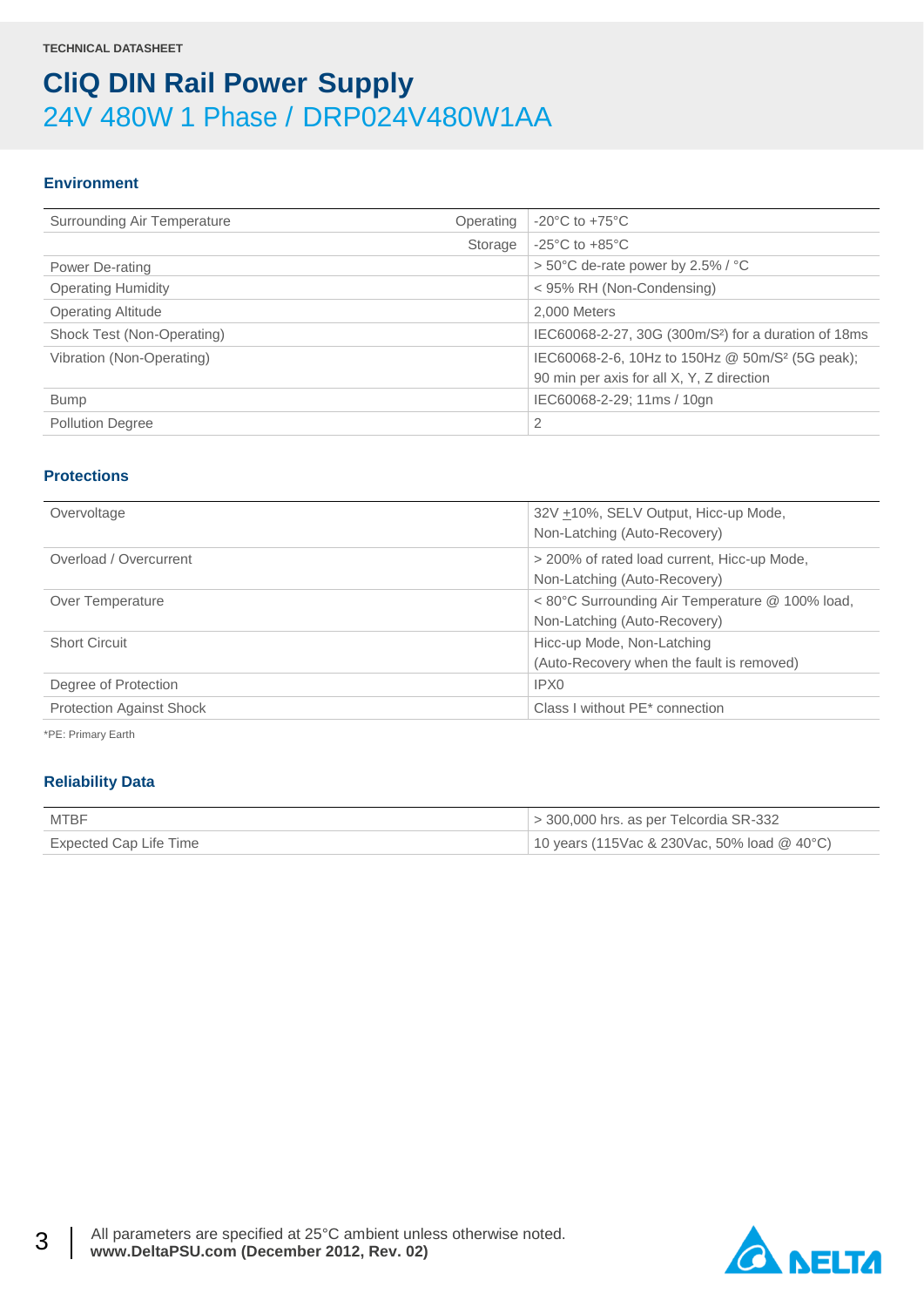#### **Safety Standards / Directives**

| Electronic Equipment in Power Installations          | EN50718 / IEC62103                                                                                                                                                                                   |
|------------------------------------------------------|------------------------------------------------------------------------------------------------------------------------------------------------------------------------------------------------------|
| <b>Electrical Safety</b>                             | SIQ to EN60950-1, UL/cUL recognized to UL60950-1,<br>CSA C22.2 No. 60950-1, CB scheme to IEC60950-1,<br>CSA to UL60950-1 and CSA C22.2 No. 60950-1<br>(File No. 181564)                              |
| Industrial Control Equipment                         | UL/cUL listed to UL508 and CSA C22.2 No. 107.1-01.<br>CSA to CSA C22.2 No. 107.1-01 (File No. 181564)                                                                                                |
| Hazardous Location / ATEX                            | CSA to CSA C22.2 No. 213-M1987, ANSI / ISA<br>12.12.01:2007 (Class I, Division 2, Group A, B, C, D, T4)<br>EN60079-0:2009, EN60079-15:2010<br>( $\overline{\mathbb{E}}$ x) II 3G Ex nA nC IIc T4 Gc) |
| (Ex) II 3G ATEX 94/9/EC;<br><b>IECEX Test Report</b> | Certificate No. ESP 09 ATEX 1 215 X;<br>For IEC60079-0, IEC60079-15                                                                                                                                  |
| CE.                                                  | In conformance with EMC Directive 2004/108/EC and<br>Low Voltage Directive 2006/95/EC                                                                                                                |
| Material and Parts                                   | RoHS Directive 2011/65/EU Compliant                                                                                                                                                                  |
| Galvanic Isolation<br>Input to Output                | 4.0KVac                                                                                                                                                                                              |
| Input to Ground                                      | 1.5KVac                                                                                                                                                                                              |
| Output to Ground                                     | 1.5KVac                                                                                                                                                                                              |

#### **EMC**

| EMC / Emissions                          |               | CISPR22, EN55022, EN55011, FCC Title 47: Class B                                                     |
|------------------------------------------|---------------|------------------------------------------------------------------------------------------------------|
| Immunity to                              |               |                                                                                                      |
| Electrostatic Discharge                  | EN61000-4-2   | Level 4 Criteria $A^{1}$<br>Air Discharge: 15kV<br>Contact Discharge: 8kV                            |
| <b>Radiated Field</b>                    | EN61000-4-3   | Level 3 Criteria $A^{1}$<br>80MHz-1GHz, 10V/M with 1kHz tone / 80% modulation                        |
| <b>Electrical Fast Transient / Burst</b> | FN61000-4-4   | Level 3 Criteria $A^{1}$<br>2kV                                                                      |
| Surge                                    | IEC6100-4-5   | Level 3 Criteria $A^{1}$<br>Common Mode <sup>2)</sup> : 2kV<br>Differential Mode <sup>3)</sup> : 2kV |
| Conducted                                | EN61000-4-6   | Level 3 Criteria $A^{1}$<br>150kHz-80MHz, 10Vrms                                                     |
| Power Frequency Magnetic Fields          | EN61000-4-8   | Level 3 Criteria $A^{1}$<br>10A/Meter                                                                |
| <b>Voltage Dips</b>                      | EN61000-4-11  | Level 3 Criteria $A^{1}$<br>100% dip; 1 cycle (20ms); Self Recoverable                               |
| Low Energy Pulse Test (Ring Wave)        | IEC61000-4-12 | Level 3 Criteria $A^{1}$<br>Common Mode <sup>2)</sup> : 2kV<br>Differential Mode <sup>3</sup> : 1kV  |

1) Criteria A: Normal performance within the specification limits

2) Asymmetrical: Common mode (Line to earth)

3) Symmetrical: Differential mode (Line to line)



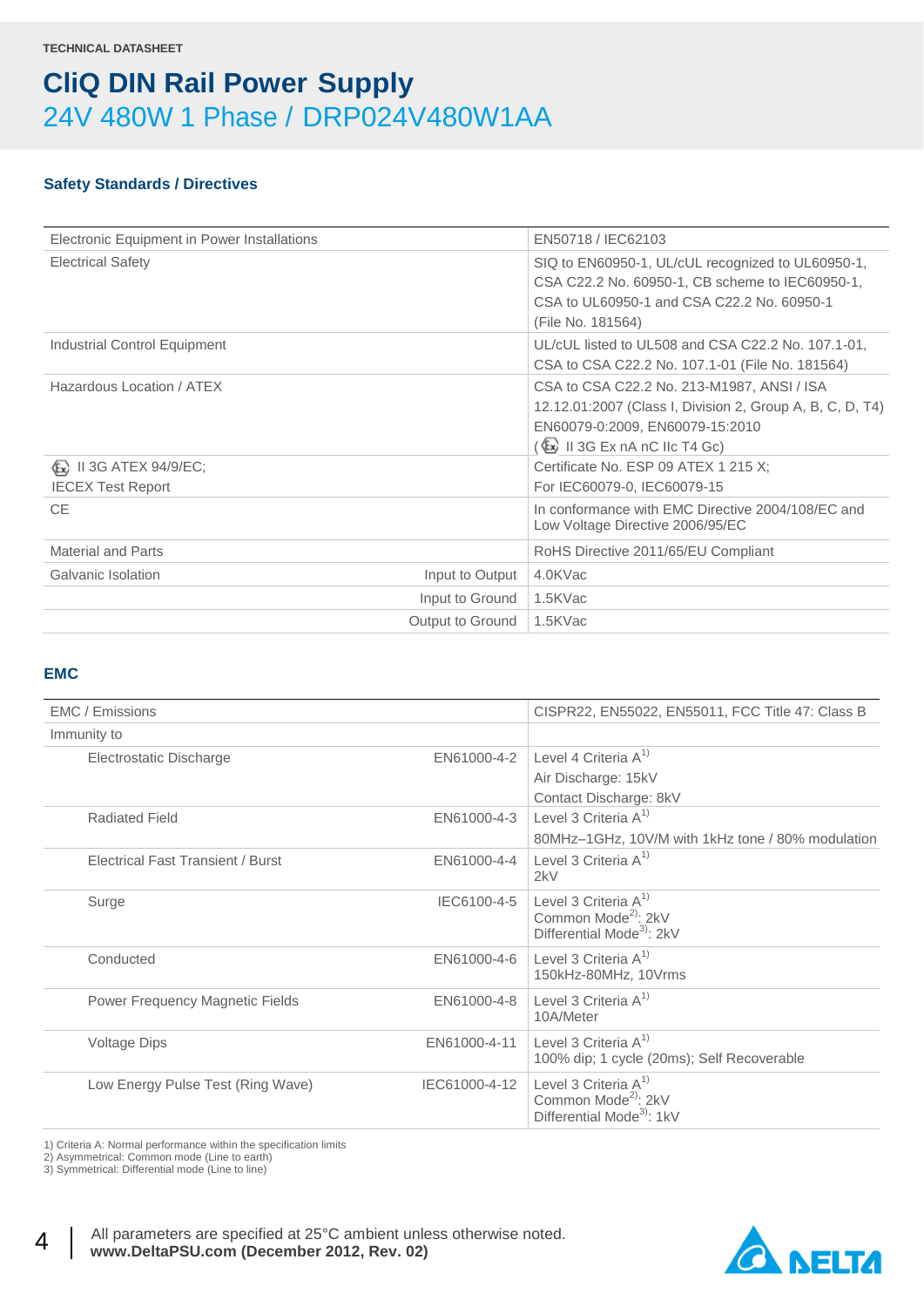#### **Block Diagram**



#### **Device Description**



- 1) Input terminal block connector
- 2) Output terminal block connector
- 3) DC voltage adjustment potentiometer
- 4) DC OK control LED (Green)
- 5) Universal mounting rail system

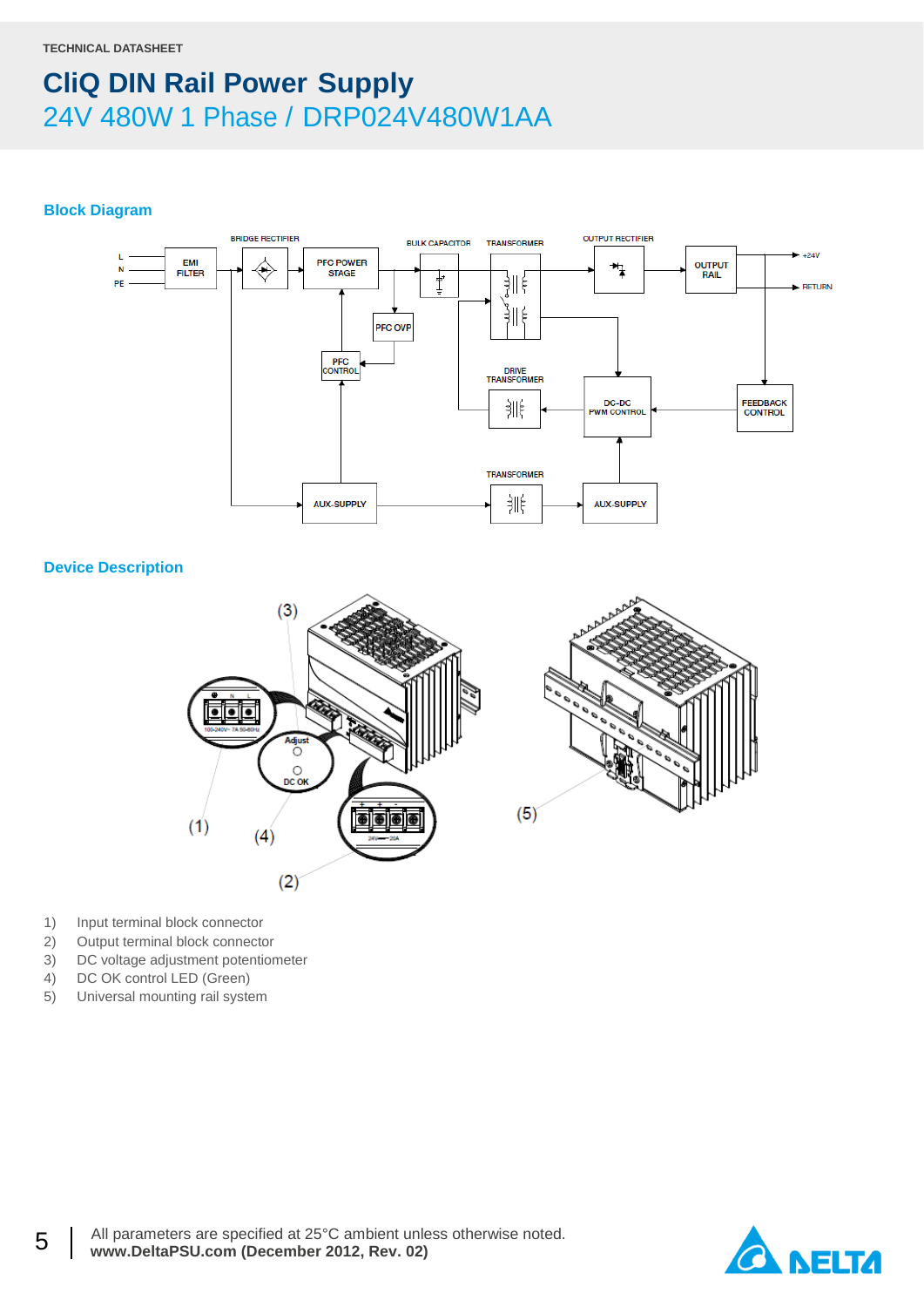#### **Dimensions**

**L x W x D:** 121 x 160 x 118.5 mm





#### **Engineering Data**

### **De-rating** Note





- 1. Power supply components may degrade, or be damaged, when the power supply is continuously used outside the shaded region, refer to the graph shown in Fig. 1.1.
- 2. If the output capacity is not reduced when the surrounding air temperature >50°C, the device will run into Over Temperature Protection. When activated, the output voltage will go into bouncing mode and will recover when the surrounding air temperature is lowered or the load is reduced as far as necessary to keep the device in working condition.
- 3. If the device has to be mounted in any other orientation, please do not hesitate to contact **info@deltapsu.com** for more details.
- 4. In order for the device to function in the manner intended, it is also necessary to keep a safety distance of 20mm with adjacent units while the device is in operation.
- 5. Depending on the surrounding air temperature and output load delivered by the power supply, the device housing can be very hot!

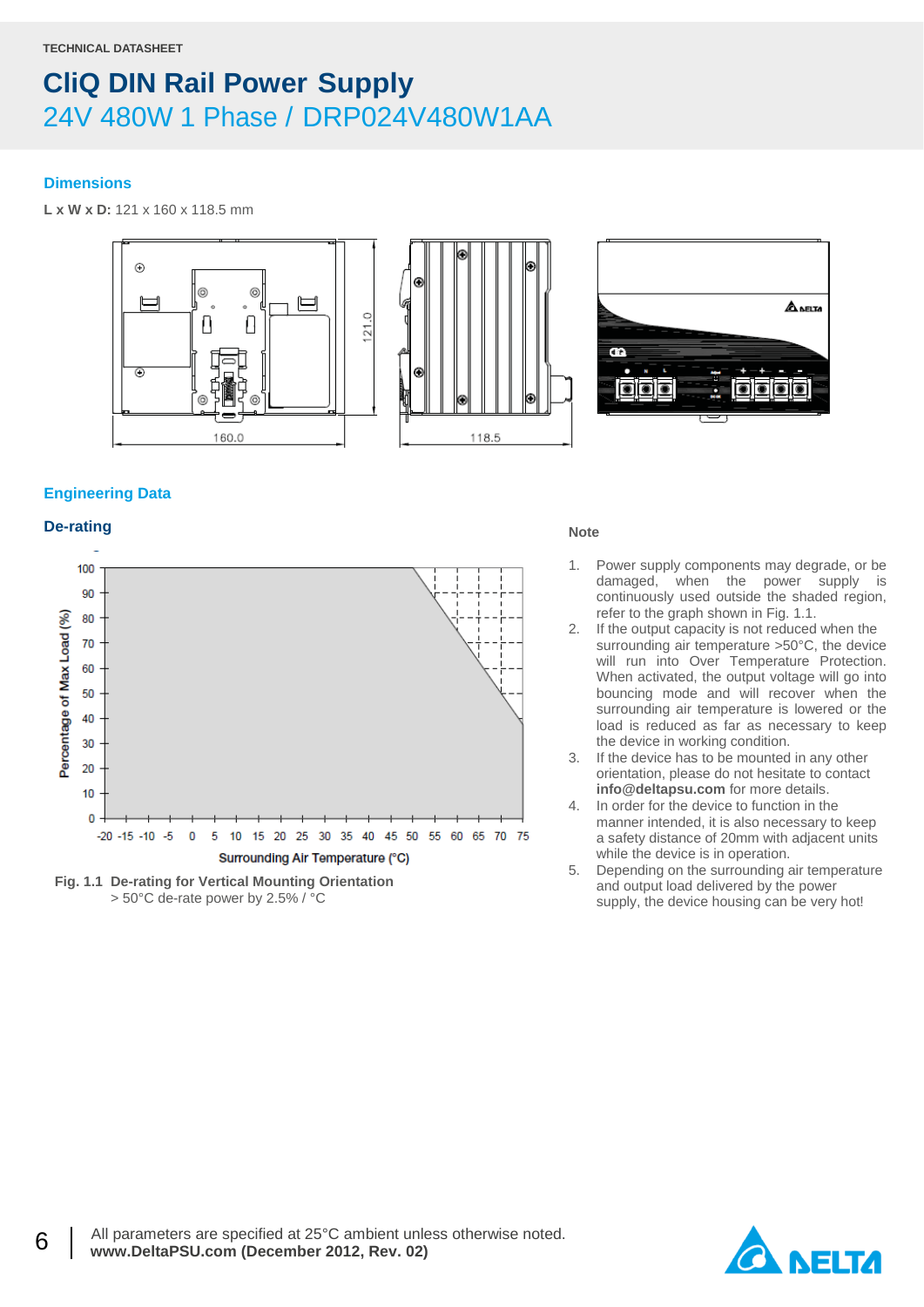#### **Output De-rating VS. Input Voltage**



■No output power de-rating across the entire input voltage range

#### **Assembly & Installation**

The power supply unit (PSU) can be mounted on 35mm DIN rails in accordance with EN60715. The device should be installed with input terminal blocks at the bottom.

Each device is delivered ready to install.

#### **Mounting**





7

Snap on the DIN rail as shown in Fig. 2.1:

- 1. Tilt the unit upwards and insert it onto the DIN rail.
- 2. Push downwards until stopped.
- 3. Press against the bottom front side for locking.
- 4. Shake the unit slightly to ensure that it is secured.

#### **Dismounting**





**Fig. 2.1 Mounting Fig. 2.2 Dismounting**

To uninstall, pull or slide down the latch with screw driver as shown in Fig 2.2. Then slide the power supply unit (PSU) in the opposite direction, release the latch and pull out the power supply unit (PSU) from the rail.

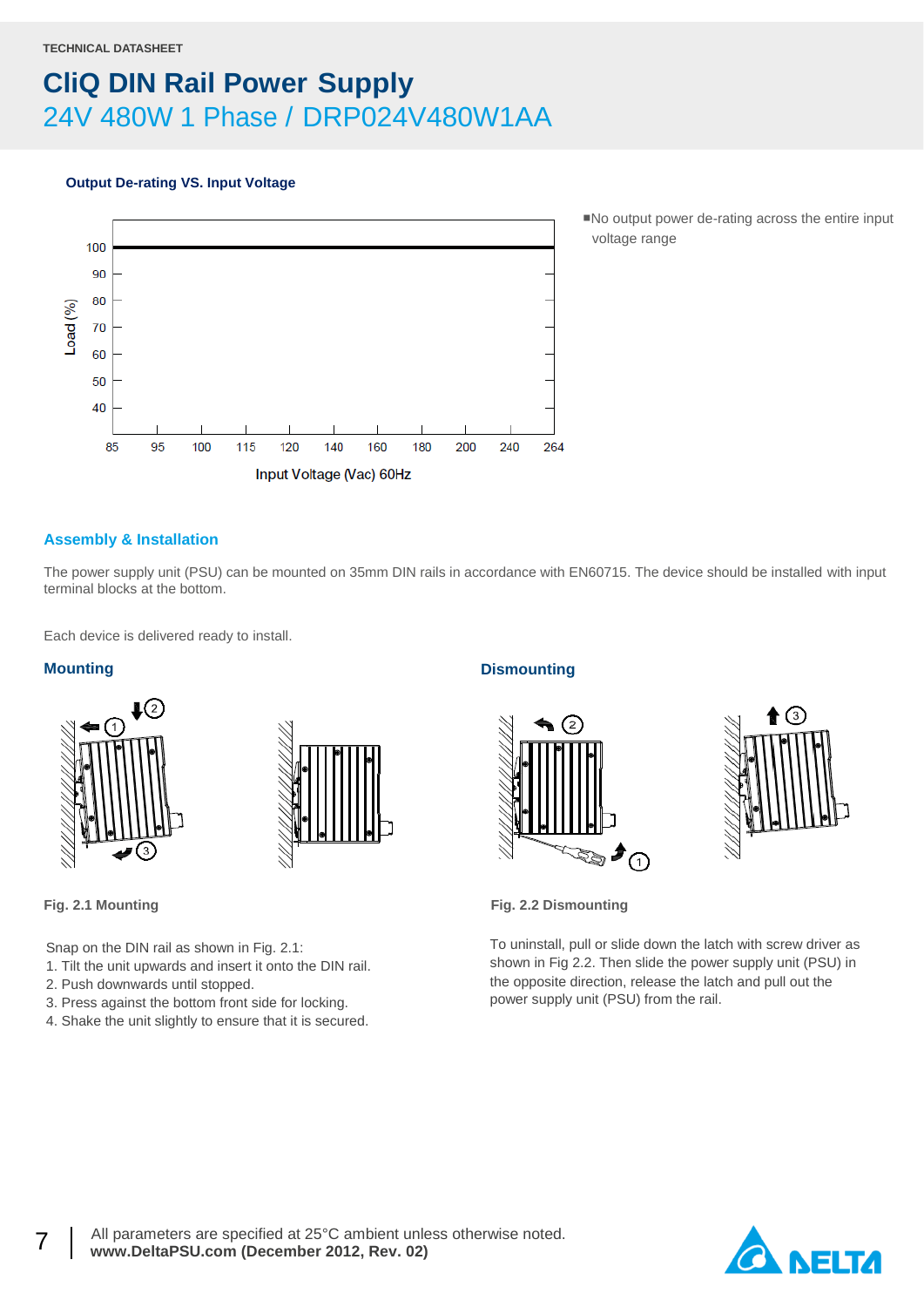#### **Safety Instructions**



- ALWAYS switch mains of input power OFF before connecting and disconnecting the input voltage to the unit. If mains are not turned OFF, there is risk of explosion / severe damage.
- **To guarantee sufficient convection cooling, keep a distance of 50mm above and below the device as well as a lateral distance of 20mm to other units.**
- Note that the enclosure of the device can become very hot depending on the surrounding air temperature and load of the power supply. Risk of burns!
- Only plug in and unplug connectors when power is turned off!
- DO NOT insert any objects into the unit.
- Hazardous voltages may be present for up to 5 minutes after the input mains voltage is disconnected. Do not touch the unit during this time.
- The power supplies unit must be installed in an IP54 enclosure or cabinet in the final installation. The enclosure or cabinet must comply with EN60079-0 or EN60079-15.
- The power supplies are built in units and must be installed in a cabinet or room (condensation free environment and indoor location) that is relatively free of conductive contaminants.

#### **Functions**

■ **Graph illustrating the Start-up Time, Rise Time, and Hold-up Time**



#### **Start-up Time**

The time required for the output voltage to reach 90% of its set value, after the input voltage is applied.

#### **Rise Time**

The time required for the output voltage to change from 10% to 90% of its set value.

#### **Hold-up Time**

8

Hold up time is the time when the AC input collapses and output voltage retains regulation for a certain period of time. The time required for the output to reach 95% of its set value, after the input voltage is removed.

 All parameters are specified at 25°C ambient unless otherwise noted.  **www.DeltaPSU.com (December 2012, Rev. 02)**

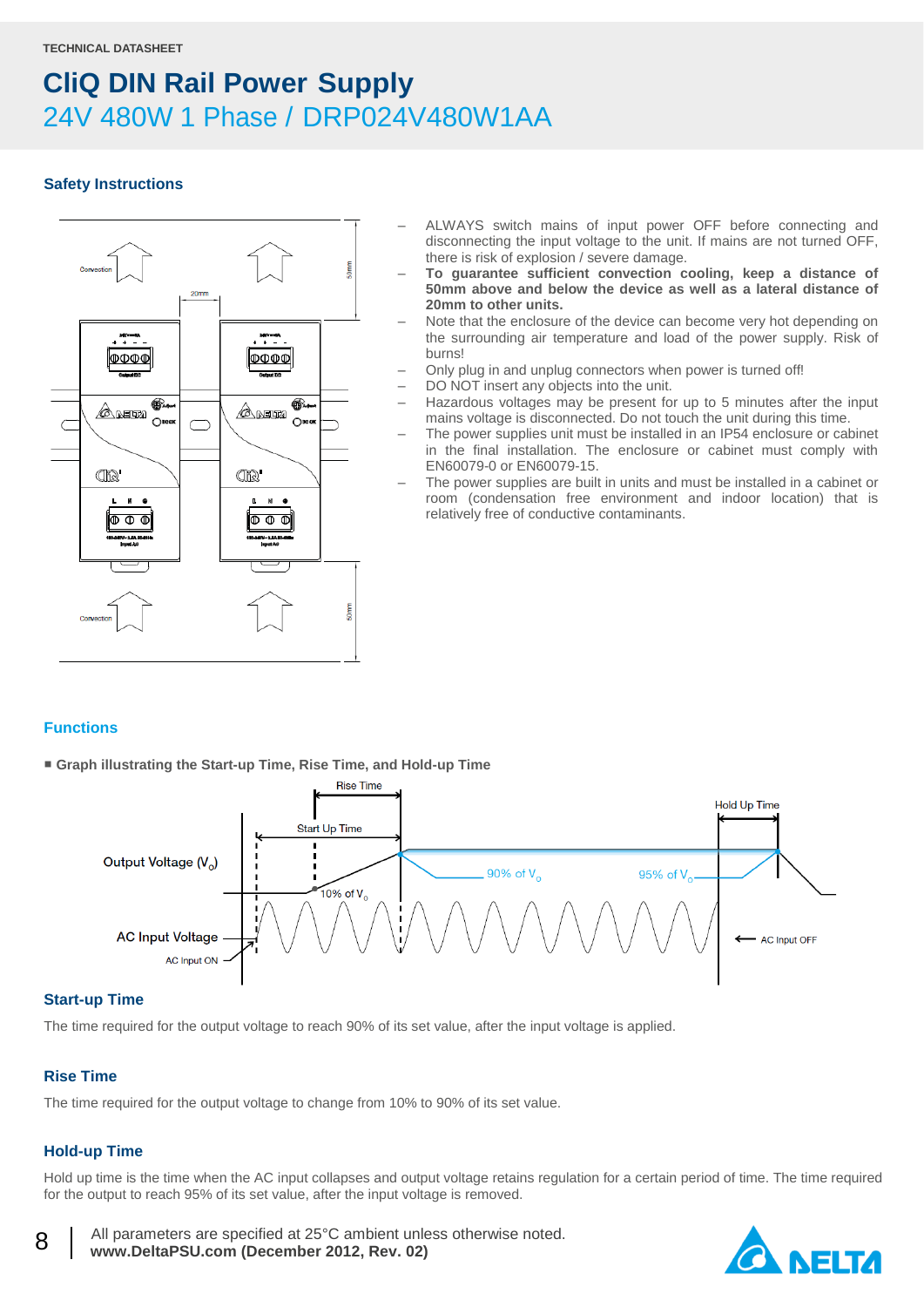#### **Inrush Current**

Inrush current is the peak, instantaneous, input current measured and, occurs when the input voltage is first applied. For AC input voltages, the maximum peak value of inrush current will occur during the first half cycle of the applied AC voltage. This peak value decreases exponentially during subsequent cycles of AC voltage.



#### **Surge Load**

It is the reserve power available constantly that allows reliable startup of loads with high inrush current. After the output has reached its steady state set value, the power supply can support surge loads of up to 150% of maximum rated load (Io Max), for a maximum duration of 3 seconds. The maximum allowed rate of load change is 0.1amps per microseconds, and the voltage can vary ±5% from the set value during the duration of the surge load.



#### **Step Load Response**

The power supply output voltage will remains within  $±5\%$  of its steady state value, when subjected to a dynamic load from 10 to 100% of its rated current.



#### **Overvoltage Protection**

The power supply's overvoltage circuit will be activated when its internal feedback circuit fails. The output voltage shall not exceed its specifications defined on Page 3 under "Protections".



#### **Overload & Overcurrent Protections**

The power supply's Overload (OLP) and Over current (OCP) Protections will be activated when output current exceeds 150% of  $I<sub>O</sub>$  (Max load). In such occurrence, the  $V<sub>O</sub>$  will start to droop and once the power supply has reached its maximum power limit, the protection is activated and the power supply will go into "Hiccup mode" (Auto-Recovery). The power supply will recover once the fault condition of the OLP and OCP is removed and  $I<sub>O</sub>$  is back within the specifications.



Additionally, if the IO is <150% but >100% for a prolong period of time (depending on the load), the Over Temperature Protection (OTP) will be activated due to high temperature on critical components. The power supply will then go into "Hiccup mode" until the fault is removed.

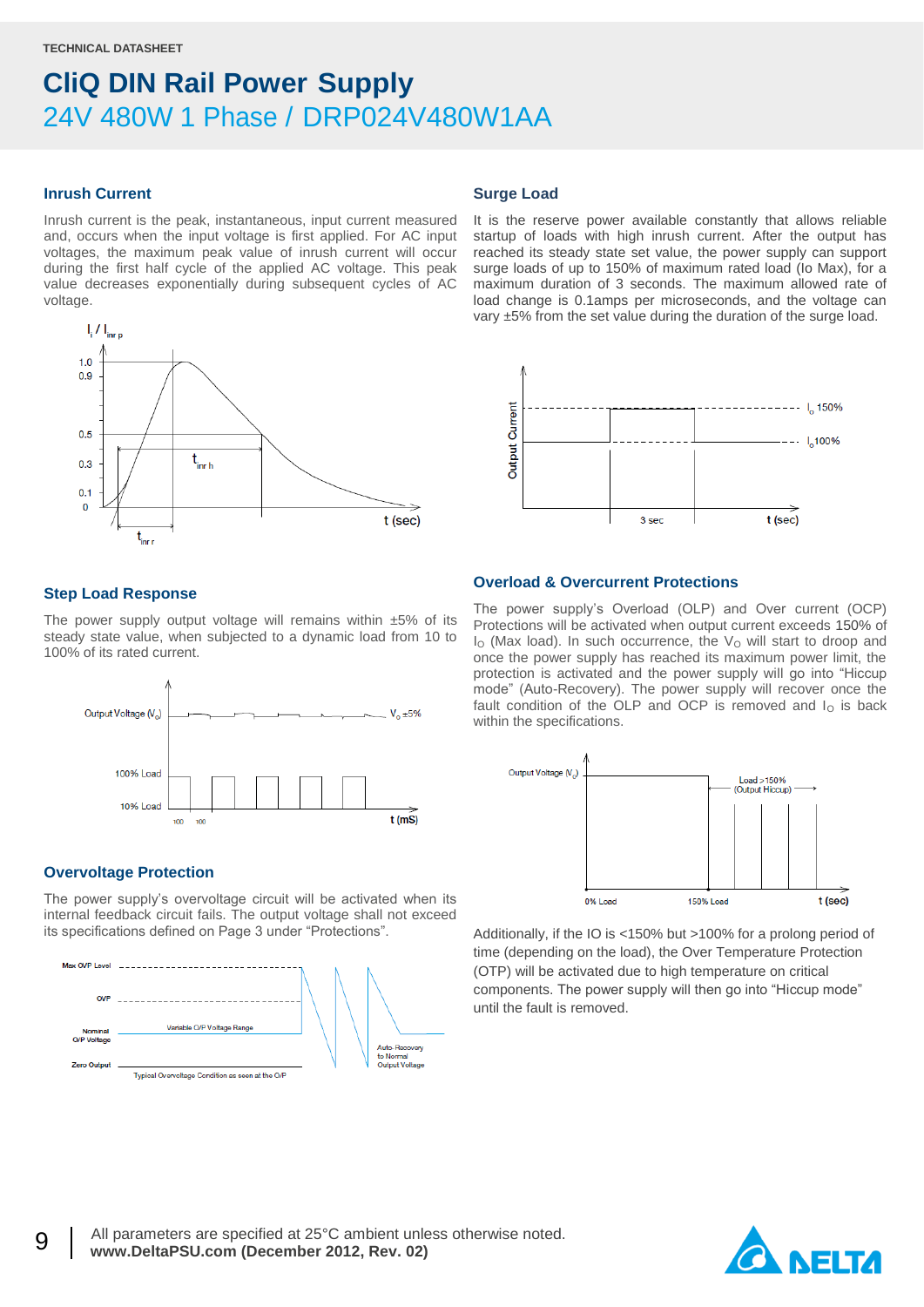#### **Over Temperature Protection**

As mentioned above, the power supply also has Over Temperature Protection (OTP). This is activated when the overload condition persists for an extended duration and the output current is below the overload trigger point but >100% load. In the event of a higher operating condition at 100% load, the power supply will run into OTP when the surrounding air temperature is >80°C. When activated, the output voltage will go into bouncing mode until the operating surrounding air temperature drops to 50°C or output capacity is reduced as recommended in the derating graph.

#### **Operating Mode**



**Fig. 3.1 Redundancy / Parallel Operation Connection Diagram**

#### **\*Vdrop will vary from 0.60V to 0.90V (Typical 0.65V) depending on the load current and surrounding air temperature.**

#### **Parallel Operation**

These DRR modules can also be used for Parallel function in order to increase the output power by N+1 (e.g. 2.5A + 2.5A = 5A or 2.5A + 2.5A + 2.5A = 7.5A) or current sharing, and thus increasing the power supply and system reliability. Though the DRP024V480W1AA is not designed for current sharing, a good current sharing between two power supplies can be achieved by following simple steps as below (Refer to Fig. 3.1 for the Connection Diagram).

#### **Step 1.**

Set output load condition for both supplies at 50% and measure the output voltages.

#### **Step 2.**

Adjust output voltages to the same level or within ±25mV difference.

#### **Short Circuit Protection**

The power supply's output OLP/OCP function also provides protection against short circuits. When a short circuit is applied, the output current will operate in "Hiccup mode", as shown in the illustration in the OLP/OCP section on this page. The power supply will return to normal operation after the short circuit is removed.

#### **Redundancy Operation**

In order to ensure proper redundancy operation for the power supply unit (PSU), ensure that the output voltage difference between the two units is kept at 0.45~0.50V for 24V supplies. Follow simple steps given below to verify:

#### **Step 1.**

Measure output voltage of PSU 1 and PSU 2. If PSU 1 is the master unit, then Vo of PSU 1 must be higher than PSU 2.

In order to set the output voltage, connect the power supply to 50% load and set the PSU 1 and PSU 2 output voltage.

#### **Step 2.**

Connect the right DRR module, 20A as per the system requirement to the power supply units PSU 1 and PSU 2 at  $V_{in}$  1 & V<sub>in</sub> 2 respectively.

#### **Step 3.**

Connect the system load from  $V_{\text{out}}$ . Please note that output voltage  $V_{out}$  from DRR module will be =  $V<sub>O</sub>$  (output voltage of power supply) –  $V_{drop}^*$  (in DRR module).

#### **Step 3.**

Connect PSU 1 and PSU 2 with the DRR-20A module and measure at  $V_{in}$  1 &  $V_{in}$  2 to verify the voltage difference. Ensure the voltages are within ±25mV.

#### **Step 4.**

Output voltage from DRR module  $V_{\text{out}}$  will be =  $V_{\text{O}}$  (output voltage of power supply) –  $V_{drop}^*$  (in DRR module).

**\*Vdrop will vary from 0.60V to 0.90V (Typical 0.65V) depending on the load current and surrounding air temperature.**